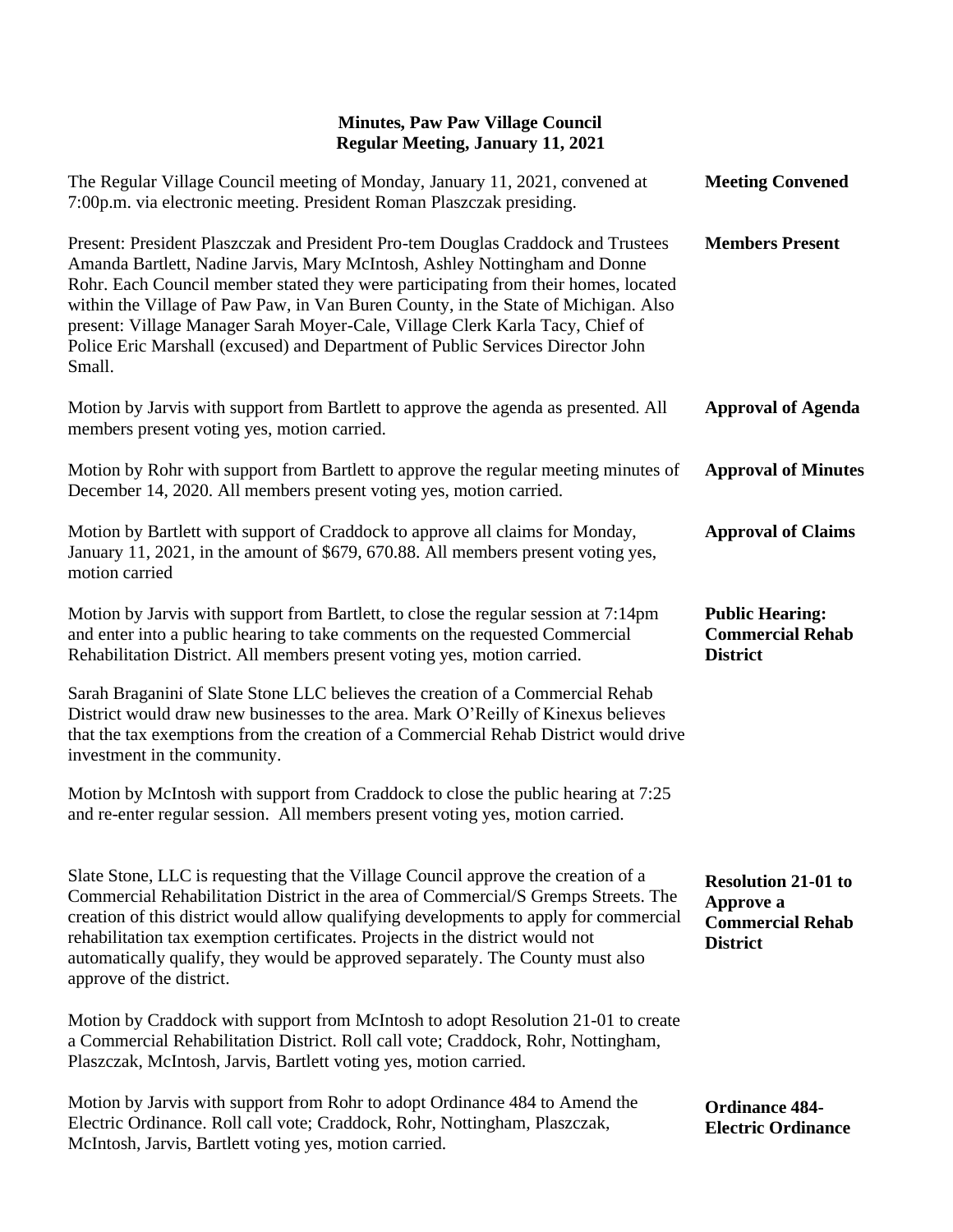| Sandy Tapper has requested an extension in the approval of the "drop-off zone" in<br>front of Elementary Edge. She said it has worked out really well with helping to<br>alleviate the need for parents $\&$ siblings to enter the building with the student during<br>the COVID-19 pandemic. The reserved parking space provides and easy place for<br>parents to drop their student off and watch them safely enter.                                                                                                                                                                                                                  | <b>Extension of Drop-off</b><br>Zone                                                           |
|-----------------------------------------------------------------------------------------------------------------------------------------------------------------------------------------------------------------------------------------------------------------------------------------------------------------------------------------------------------------------------------------------------------------------------------------------------------------------------------------------------------------------------------------------------------------------------------------------------------------------------------------|------------------------------------------------------------------------------------------------|
| Motion by Rohr with support from Jarvis to extend the 5-minute drop-off area in front<br>of 130 E Michigan Ave, Monday - Thursday from 8:00am-8:00pm through March 31,<br>2021. All members present voting yes, motion carried.                                                                                                                                                                                                                                                                                                                                                                                                         |                                                                                                |
| The Village parking ordinance does not allow parking in village lots, streets, etc<br>between 3-6am during the winter months "except in such areas as may be specifically<br>designated as overnight parking areas." Vehicles in those designated areas must<br>display a Village parking pass. Moyer-Cale reports there is currently no policy about<br>how parking passes are distributed or who qualifies for them, however it seems to be<br>the common understanding that people who reside in the downtown may have up to<br>two parking passes. Moyer-Cale will draft a tentative parking pass policy and present<br>to Council. | <b>Parking Passes</b>                                                                          |
| President Plaszczak would like to appoint resident Ed Hellwege to the Paw Paw<br>Village Planning Commission.                                                                                                                                                                                                                                                                                                                                                                                                                                                                                                                           | <b>Planning Commission</b><br><b>Appointment</b>                                               |
| Motion by Jarvis with support from Rohr to appoint Ed Hellewege to the Paw Paw<br>Village Planning Commission to fill a vacant term ending March 31, 2024. All<br>members present voting yes, motion carried.                                                                                                                                                                                                                                                                                                                                                                                                                           |                                                                                                |
| Motion by Bartlett with support from Jarvis to approve the 2021 Regular Meeting<br>Schedule of the Village Council. All members present voting yes, motion carried.                                                                                                                                                                                                                                                                                                                                                                                                                                                                     | <b>2021 Council Meeting</b><br><b>Schedule</b>                                                 |
| Moyer-Cale presented a list of water and sewer infrastructure projects that we are<br>planning to complete in the next 5 years or so. The Capital Improvement Plan calls for<br>the sewer projects to all be done at the same time. Moyer-Cale reports there is not<br>much State funding available for these types of projects. A 4% future rate increase has<br>been suggested to help cover these costs. There are more funding opportunities for<br>water distribution projects. It is the consensus of Council to have Moyer-Cale forward<br>a letter of intent to EGLE to apply for this funding.                                 | <b>Non-Action Items:</b><br>Infrastructure<br><b>Planning and Rate</b><br><b>Modifications</b> |
| The recent DPS study completed by GovHR determined the need for a Deputy<br>Director of Public Services. This will be a non-union position and will have little<br>impact on the General Fund budget. Moyer-Cale has budgeted for the position to<br>begin 3/1 but feels the most important thing is finding the best candidate and not rush<br>to fill.                                                                                                                                                                                                                                                                                | <b>DPS Deputy Director</b>                                                                     |
| Moyer-Cale reports good progress is being made towards completing the draft for a<br>long-term agreement with MEC for line work services. She notes historically<br>agreements of this nature are for a 10-year term with 5-year renewals after. The initial<br>agreement will discuss terms and structure of fees. An Operations Maintenance                                                                                                                                                                                                                                                                                           | <b>MEC</b> Agreement                                                                           |

Agreement will then be developed to discuss yearly projects for MEC to complete.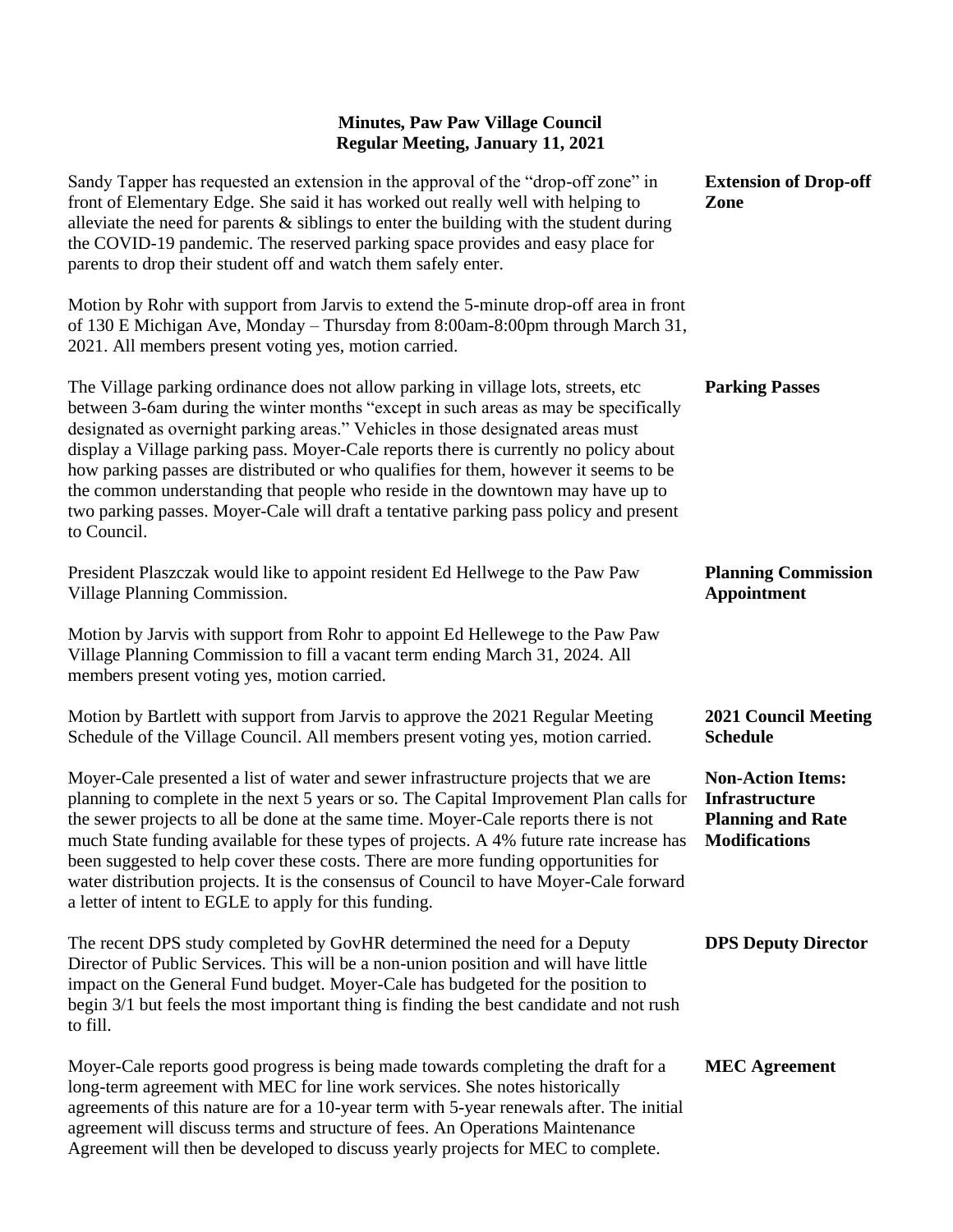| Rohr reported the Finance and Admin Committee met to discuss the upcoming<br>contract negotiations for the Police Department.                                                                                                                                                        | <b>Committee Meetings</b><br>and Reports<br><b>Finance and Admin</b> |
|--------------------------------------------------------------------------------------------------------------------------------------------------------------------------------------------------------------------------------------------------------------------------------------|----------------------------------------------------------------------|
| No Report.                                                                                                                                                                                                                                                                           | <b>Public Services</b>                                               |
| No Report.                                                                                                                                                                                                                                                                           | <b>Parks and Rec</b>                                                 |
| No Report.                                                                                                                                                                                                                                                                           | <b>DDA</b>                                                           |
| No Report.                                                                                                                                                                                                                                                                           | <b>Economic Develop</b>                                              |
| Jarvis reported the Farmers Market Board met to discuss the annual budget review,<br>noting the results were the same as last year.                                                                                                                                                  | <b>Farmers Market</b>                                                |
| No Report.                                                                                                                                                                                                                                                                           | <b>Fire Board</b>                                                    |
| No Report.                                                                                                                                                                                                                                                                           | <b>Historical Committee</b>                                          |
| No Report.                                                                                                                                                                                                                                                                           | <b>Housing Commission</b>                                            |
| No Report.                                                                                                                                                                                                                                                                           | <b>Maple Lake</b><br><b>Preservation</b>                             |
| No Report.                                                                                                                                                                                                                                                                           | <b>Planning Commission</b>                                           |
| No Report.                                                                                                                                                                                                                                                                           | <b>Wellhead Protection</b>                                           |
| Craddock reported Marilyn Clear will be returning to lead the Wine & Harvest                                                                                                                                                                                                         | <b>Wine &amp; Harvest</b>                                            |
| festival for the 2021 season. He notes the details of her return will be ironed out soon.<br>Jarvis notes that after reviewing the job description for the Deputy DPS Director                                                                                                       | <b>Council Member</b><br><b>Comments</b><br>Jarvis                   |
| position she realizes how much Director Small currently does and applauds him for<br>his hard work. Jarvis is also very happy Marilyn will be returning to the Wine $\&$<br>Harvest festival.                                                                                        |                                                                      |
| Craddock addressed new trustee Nottingham on if there was anything Council can do<br>to help her acclimate. Nottingham answered that everyone on Council has been very<br>supportive. She is excited for in-person meetings and hopefully increasing the<br>community's involvement. | <b>Craddock</b>                                                      |
| Motion by Craddock with support by Bartlett to adjourn the meeting. All members<br>present voting yes, motion carried. Meeting adjourned at 9:25 p.m.                                                                                                                                | <b>Adjournment</b>                                                   |